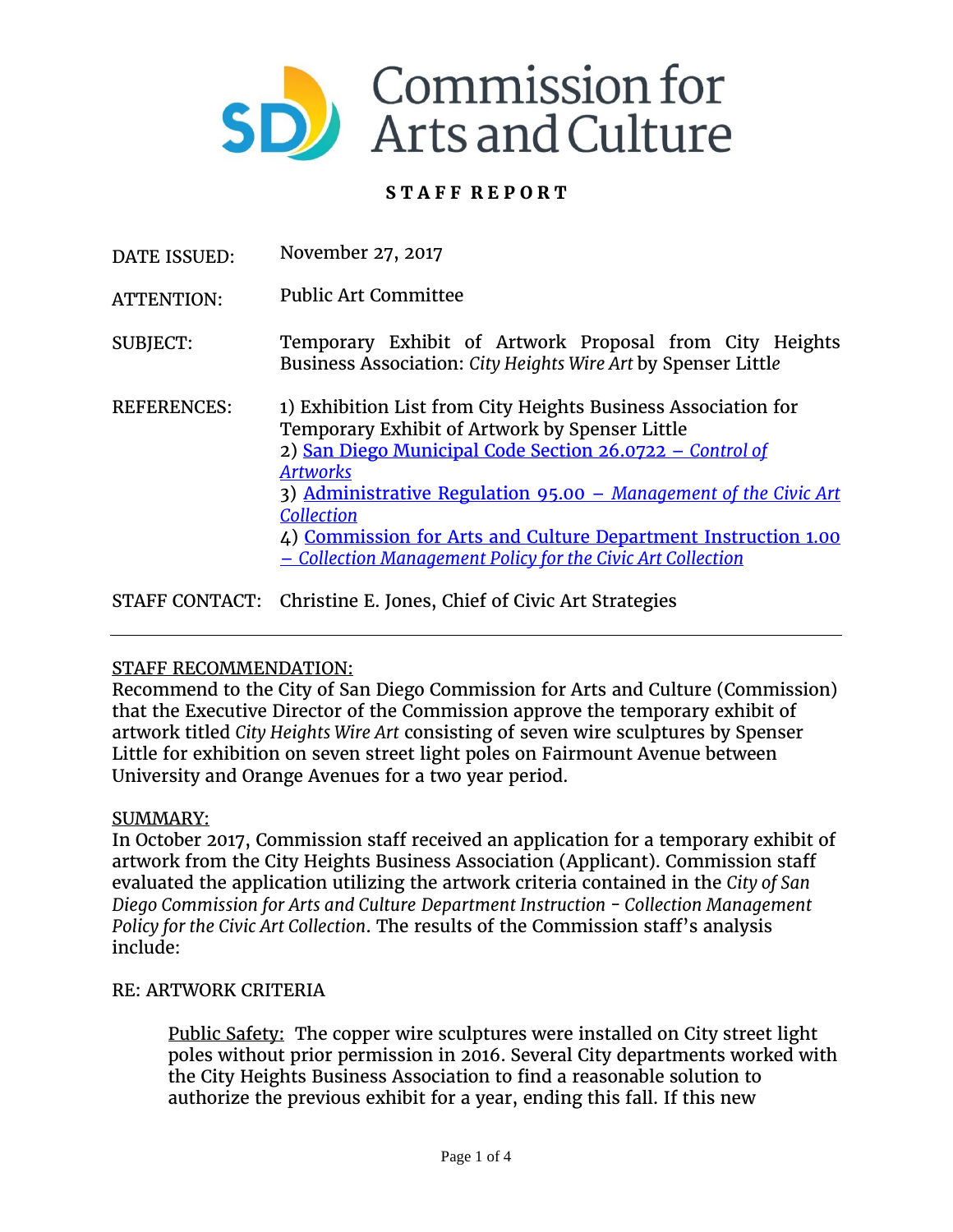temporary exhibit of the sculptures is approved, five of these works will be installed in new locations. If the sculptures are installed properly at the proposed locations (i.e. methods and materials safe for the public), it is unlikely to pose hazards or threats to public safety or public health and/or is unlikely to pose a potential liability for the City in any other way. The Applicant would be required to submit the project to the Development Services Department for review and permitting.

Cost: The Applicant would be solely responsible for funding the temporary exhibit of artwork. This includes, but is not limited to: costs for site preparation, handling, transportation, installation, signage, maintenance, restoration, repair, and conservation, deinstallation, and site restoration.

Availability of Resources: Commission staff is available to provide administrative services to the Applicant in order to process the application and execute a temporary exhibit of artwork maintenance and removal agreement.

Relevance: The temporary exhibit of artwork would activate Fairmount Avenue, as well as the surrounding community. Due to the placement of the sculptures on a busy city street, the artworks may serve to balance urbanization and development with humanizing elements.

Excellence: The sculptures relate to the community and adds visual interest to an active neighborhood street.

Significance: The application does not indicate that the artworks are of special significance in the artist's body of work.

Condition: The sculptures are in good condition.

Maintenance: The Applicant will be responsible for maintenance, conservation, restoration, and repair of the sculptures for the duration of the exhibition.

Security: The Applicant indicated that the artworks will be installed in a highly visible and heavily trafficked area. No additional security measures have been recommended by the Applicant.

Relationship to Site: The artworks are to be sited on seven separate street light poles on Fairmount Avenue between University and Orange Avenues. The exhibit will serve to activate this busy thoroughfare and the surrounding community. The Applicant indicated that the sculptures depict representational interpretations of characters common to the environment on that street.

Legal and Ethical Considerations: If the temporary exhibit of artwork is authorized, it will be formalized in a temporary artwork maintenance and removal encroachment agreement between the Applicant and the City. The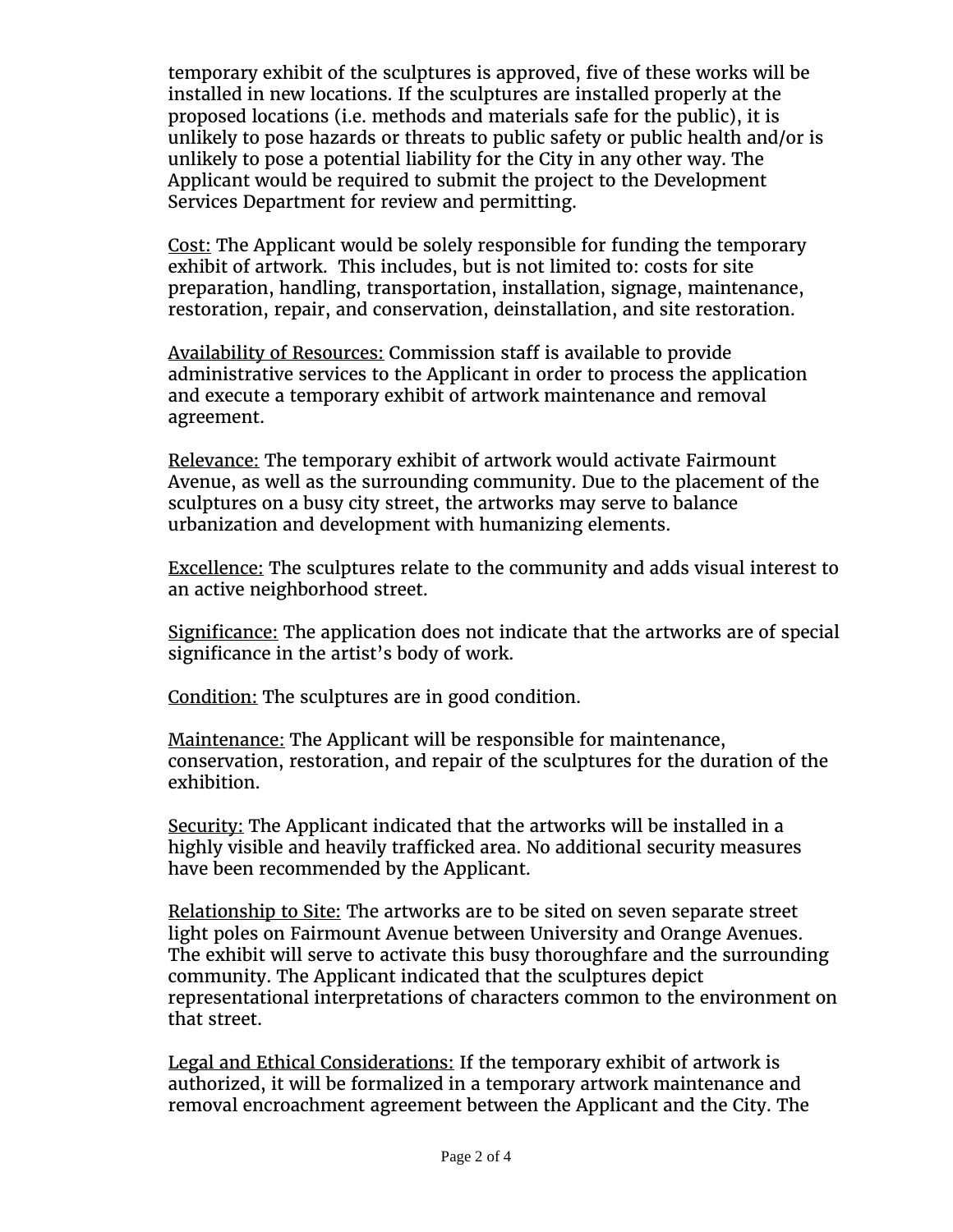The artist has provided the City with a royalty-free license to reproduce images of the artwork for noncommercial purposes. The artist has agreed to the terms of the City's standard Visual Artists Rights Act (VARA) and California Art Preservation Act (CAPA) waivers.

Timing: The Applicant is proposing a two-year exhibition period. If the temporary exhibit of artwork is authorized, the proposed dates for the exhibition may need to be adjusted and will be specified in the agreement between the Applicant and the City.

Selection Process for the Artist: The sculptures were chosen for the exhibition by the City Heights Business Association through a direct selection.

Community Feedback: The Applicant indicated that the community has responded enthusiastically to the exhibition since its initial installation in 2016, and the artworks have received publicity in numerous local news publications including the San Diego Union-Tribune, Voice of San Diego, and KPBS.

Restrictions: No restrictions were noted in the application.

Commemorative Significance: Not applicable.

Fair Exchange: Not applicable.

Fair Purchase Price: Not applicable.

## RE: SITE SELECTION CRITERIA

Ownership: The City owns the street light poles which are recommended for siting the sculptures.

Public Safety: If the sculptures are installed properly at the proposed locations (i.e. methods and materials safe for the public), they are unlikely to pose hazards or threats to public safety or public health and/or is unlikely to pose a potential liability for the City in any other way. The Applicant would be required to submit the project to the Development Services Department for review and permitting.

Security: The City is patrolled by the San Diego Police Department. However, theft and vandalism still occurs from time to time.

Maintenance: Street lights are managed by the City of San Diego Transportation and Storm Water Department. However, the department only maintains standard public right-of-way elements.

Accessibility: The City complies with the Americans with Disabilities Act of 1990 and Council Policy 100-04 Americans with Disabilities Act/City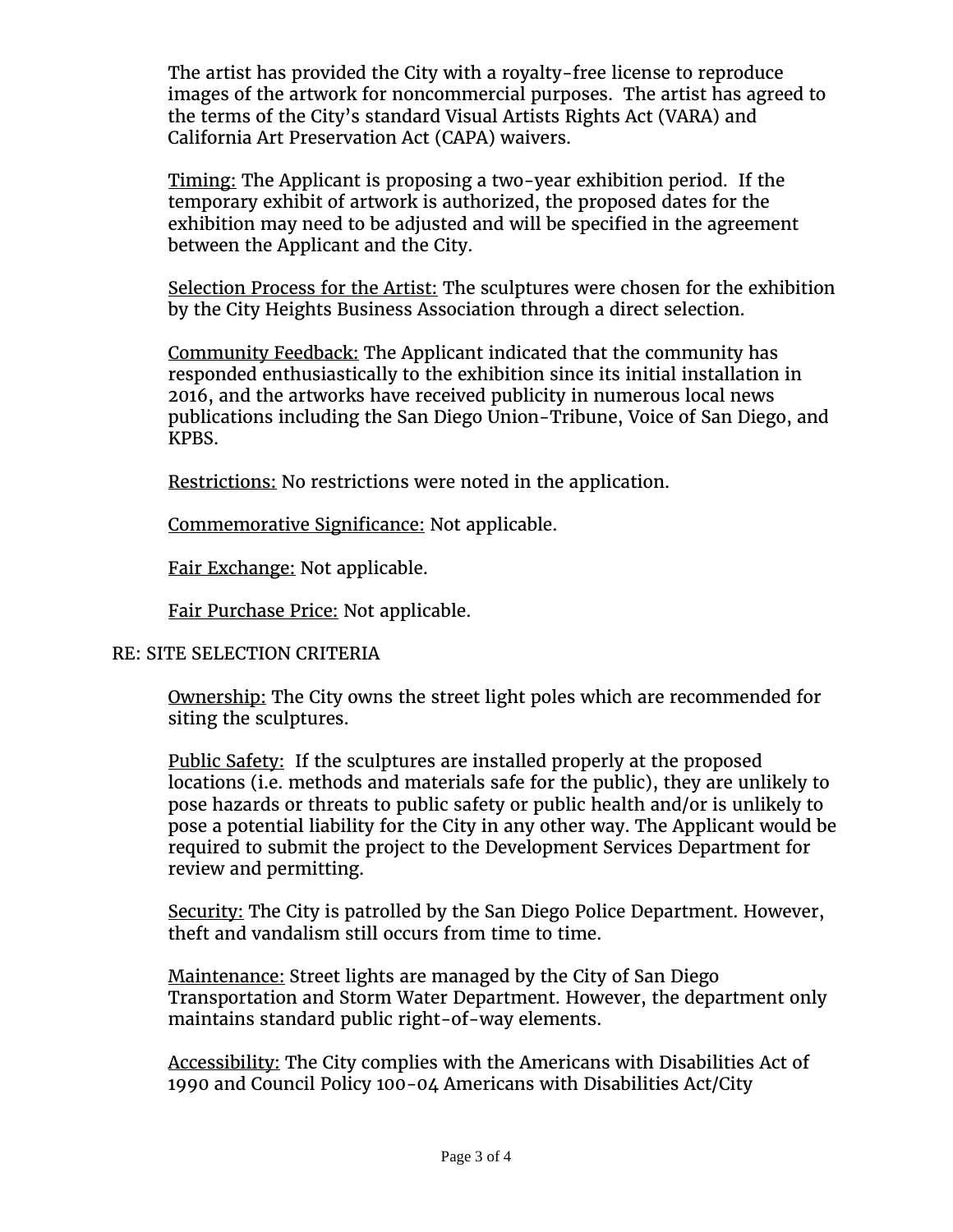Contractors. City staff will review the placement of the sculptures for ADA compliance.

Context: The artworks are to be sited on seven separate street light poles on Fairmount Avenue between University and Orange Avenues. The exhibition will serve to further activate this busy thoroughfare and the surrounding community.

Support of City Departments:Commission staff will route the temporary exhibit of artwork proposal with the analysis and recommendation from the Commission for Arts and Culture to relevant City departments for feedback and recommendations about the proposal.

Community Support: Commission staff will determine with other relevant City departments, a process for gathering input and feedback from community, if necessary, on the recommended siting of the proposed temporary exhibit of artwork on the street light poles.

Adherence to Relevant Plans: The City adheres to existing community plans and land use plans, such as the City's General Plan.

Evaluation criteria the Public Art Committee (PAC) will use to decide whether to recommend to the Commission authorization of the proposed temporary exhibit of artwork may include all or some of those given in the *City of San Diego Commission for Arts and Culture Department Instruction - Collection Management Policy for the Civic Art Collection*.

The Executive Director of the Commission will consider the recommendation from Commission staff, other relevant City staff, the Public Art Committee, the Commission, and any other pertinent stakeholders before making the final decision on whether to authorize the proposed temporary exhibit of artwork.

## FISCAL CONSIDERATIONS:

Should this temporary exhibit of artwork be authorized, the Applicant will be responsible for all costs.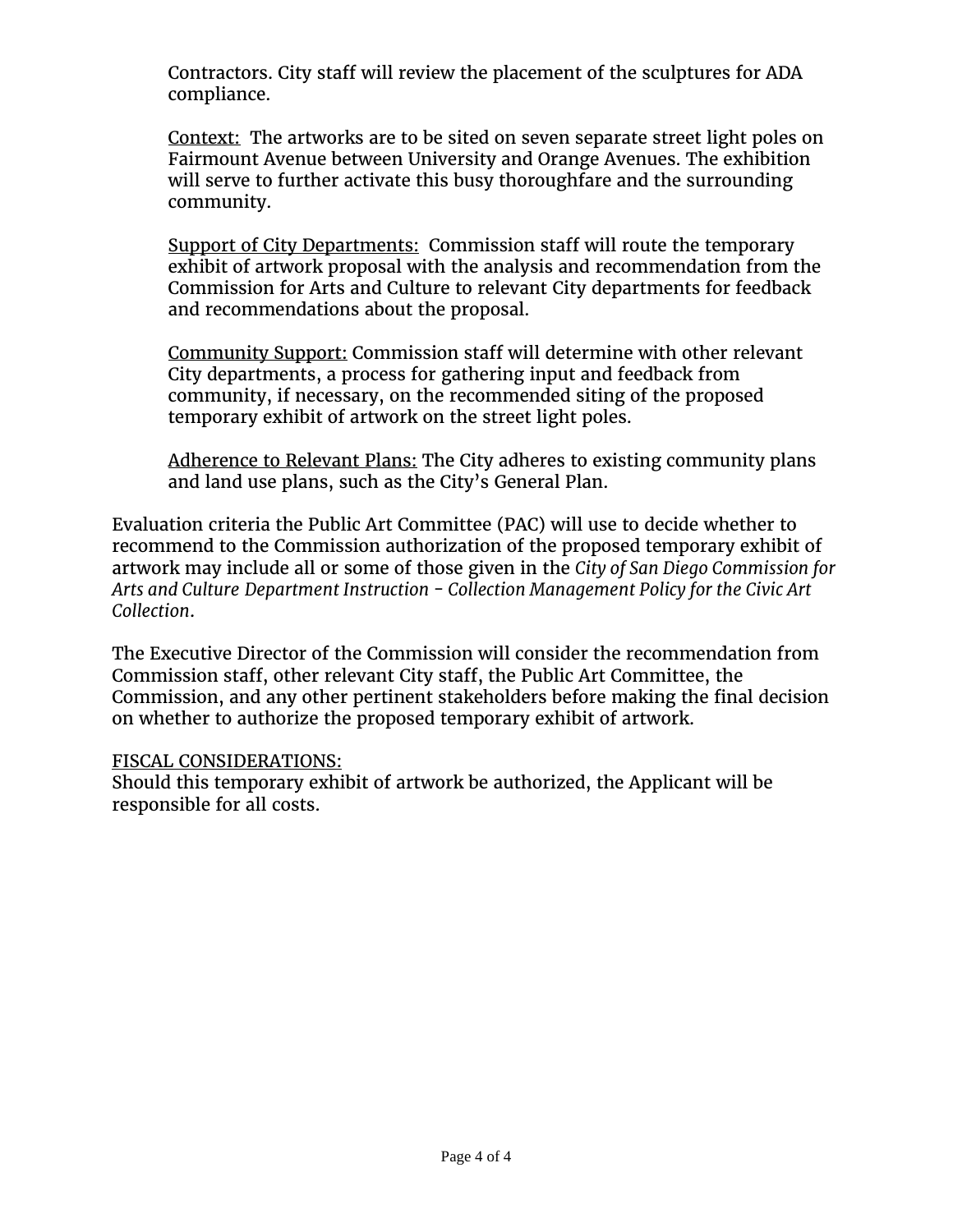

Spenser Little Wire Artwork #1 2015/16 Copper wire Installation location: 4228 Fairmount Avenue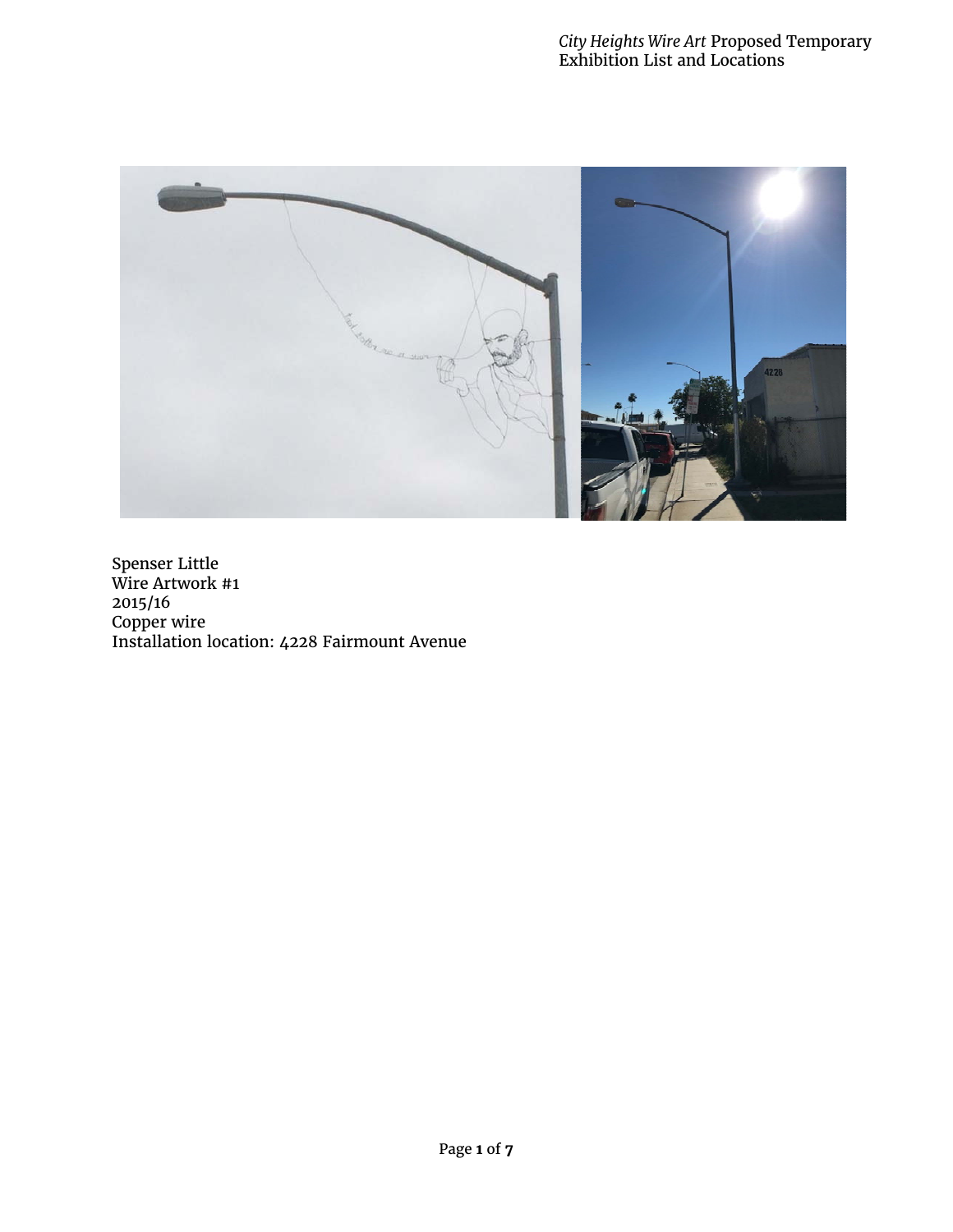

Spenser Little Wire Artwork #2 2015/16 Copper wire Installation location: 4147 Fairmount Avenue between Polk and Orange Avenues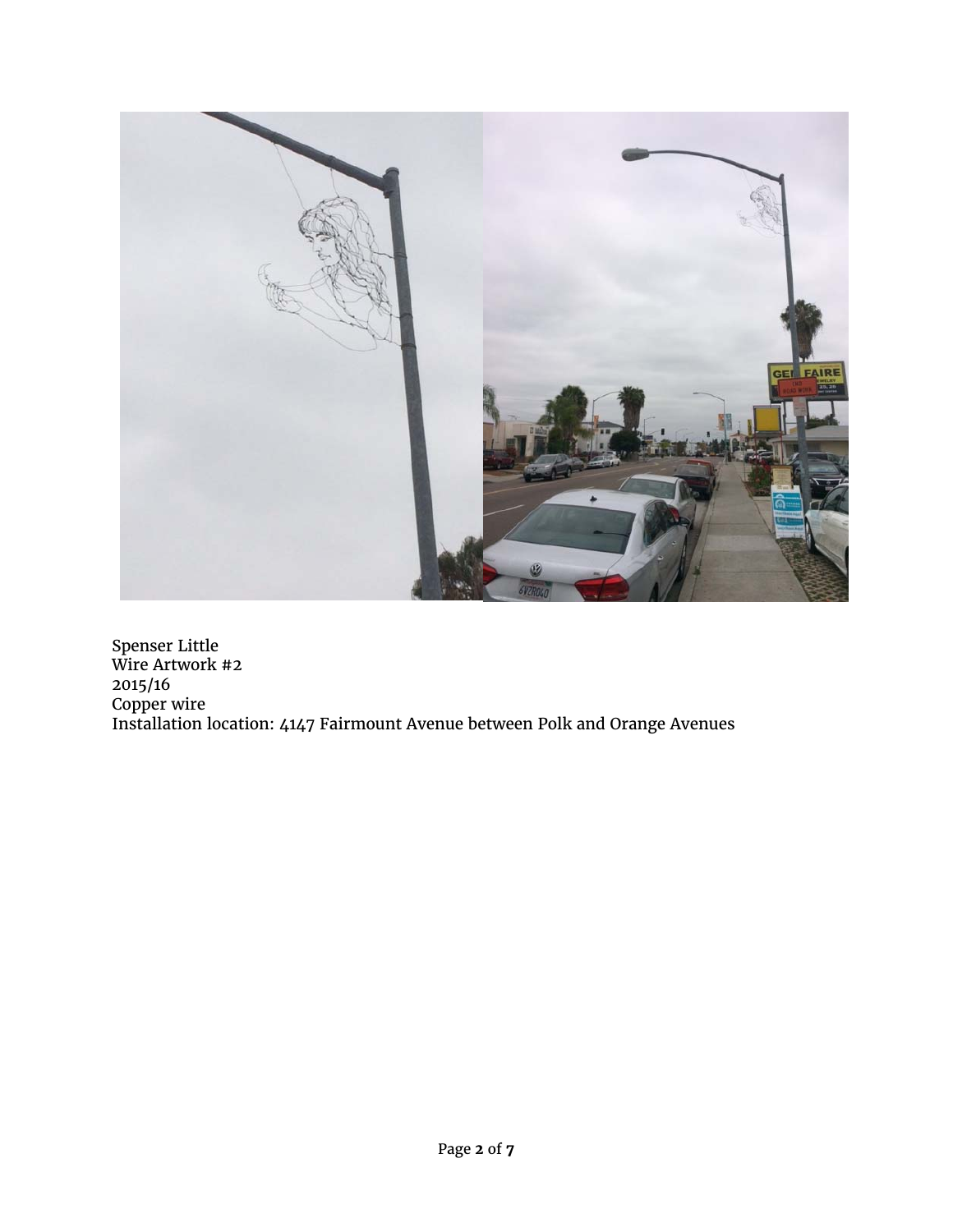

Spenser Little Wire Artwork #3 2015/16 Copper wire Installation location: 4128 Fairmount Avenue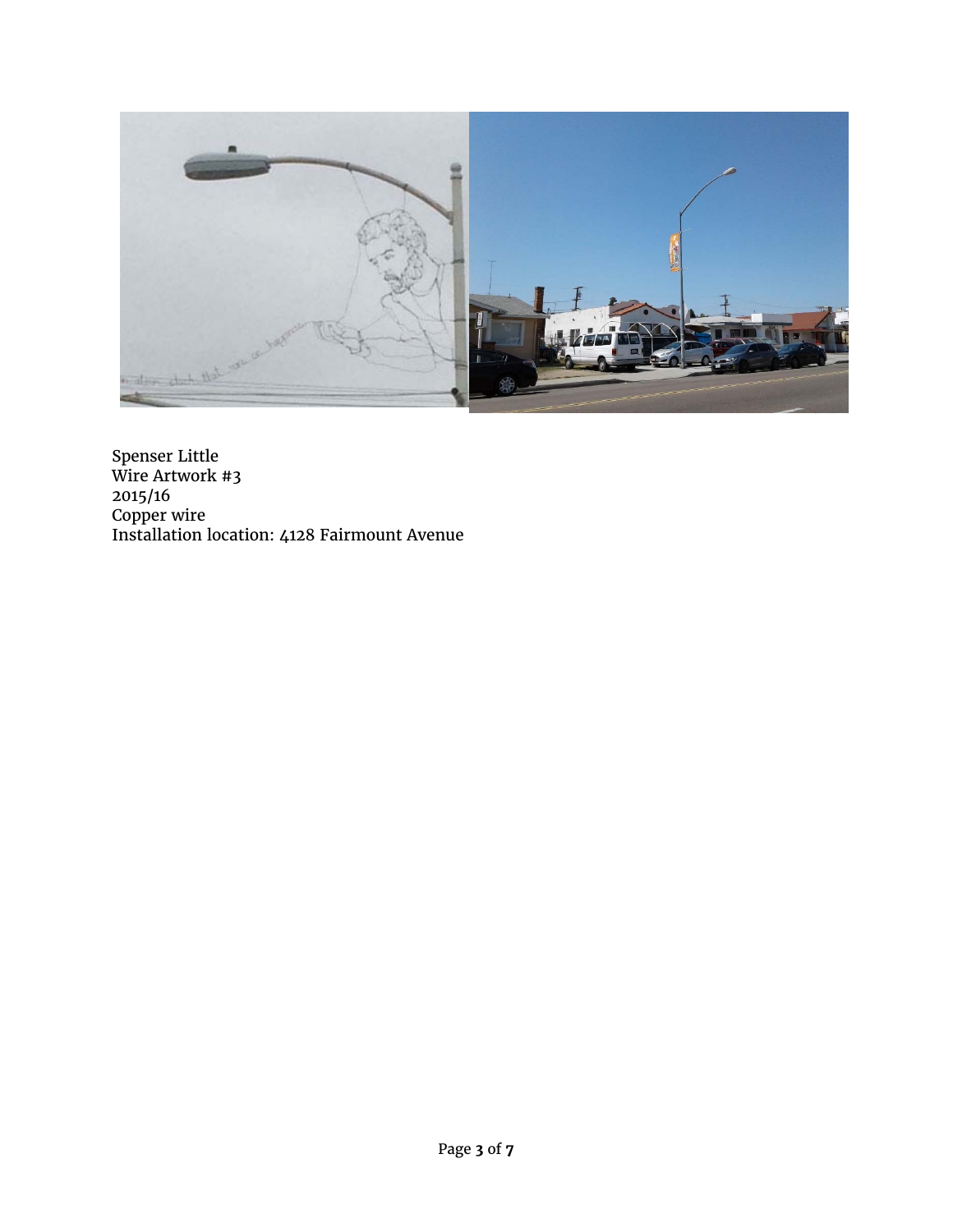



Spenser Little Wire Artwork #4 2015/16 Copper wire Installation location: 3879 Fairmount Avenue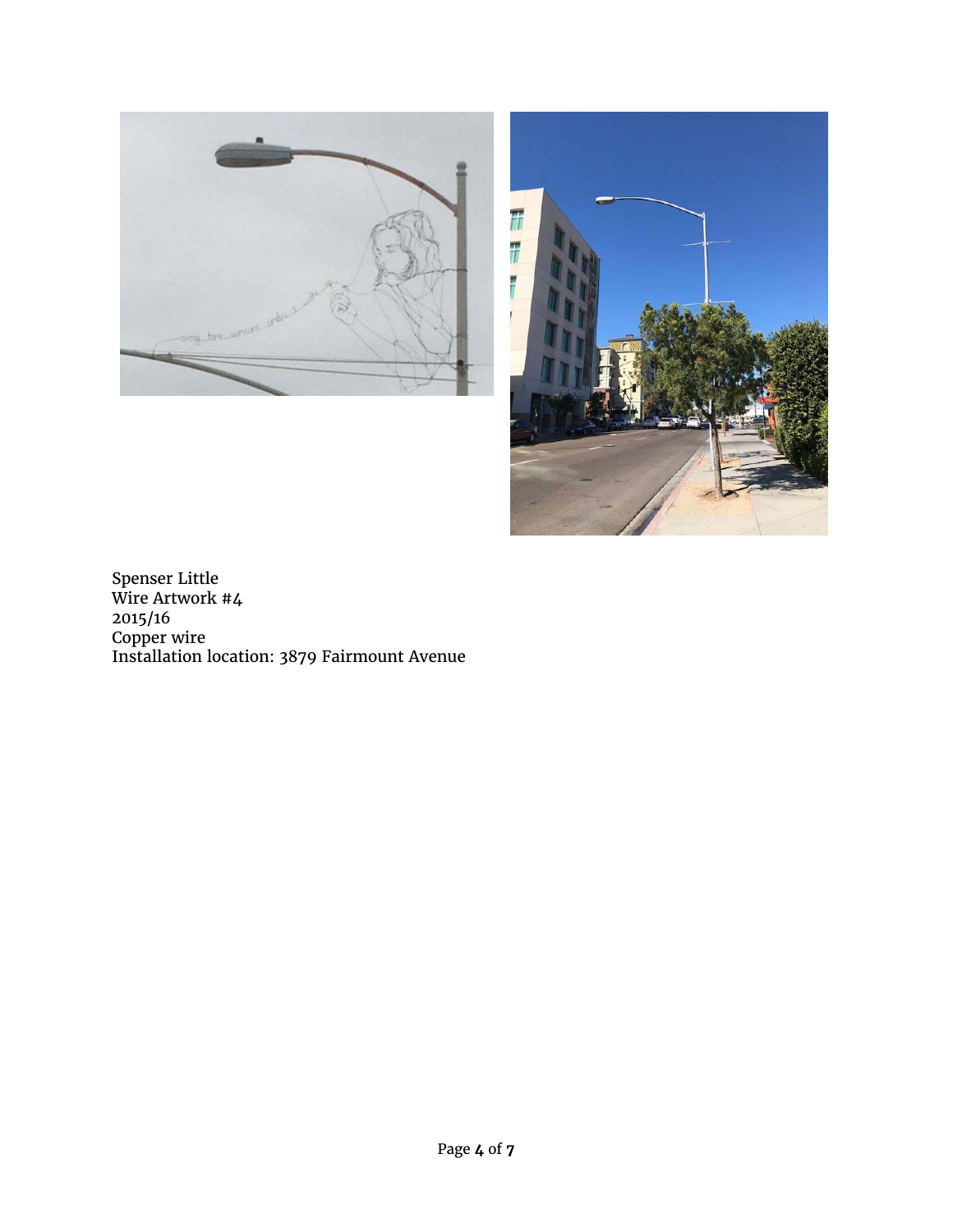

Spenser Little Wire Artwork #5 2015/16 Copper wire Installation location: 4035 Fairmount Avenue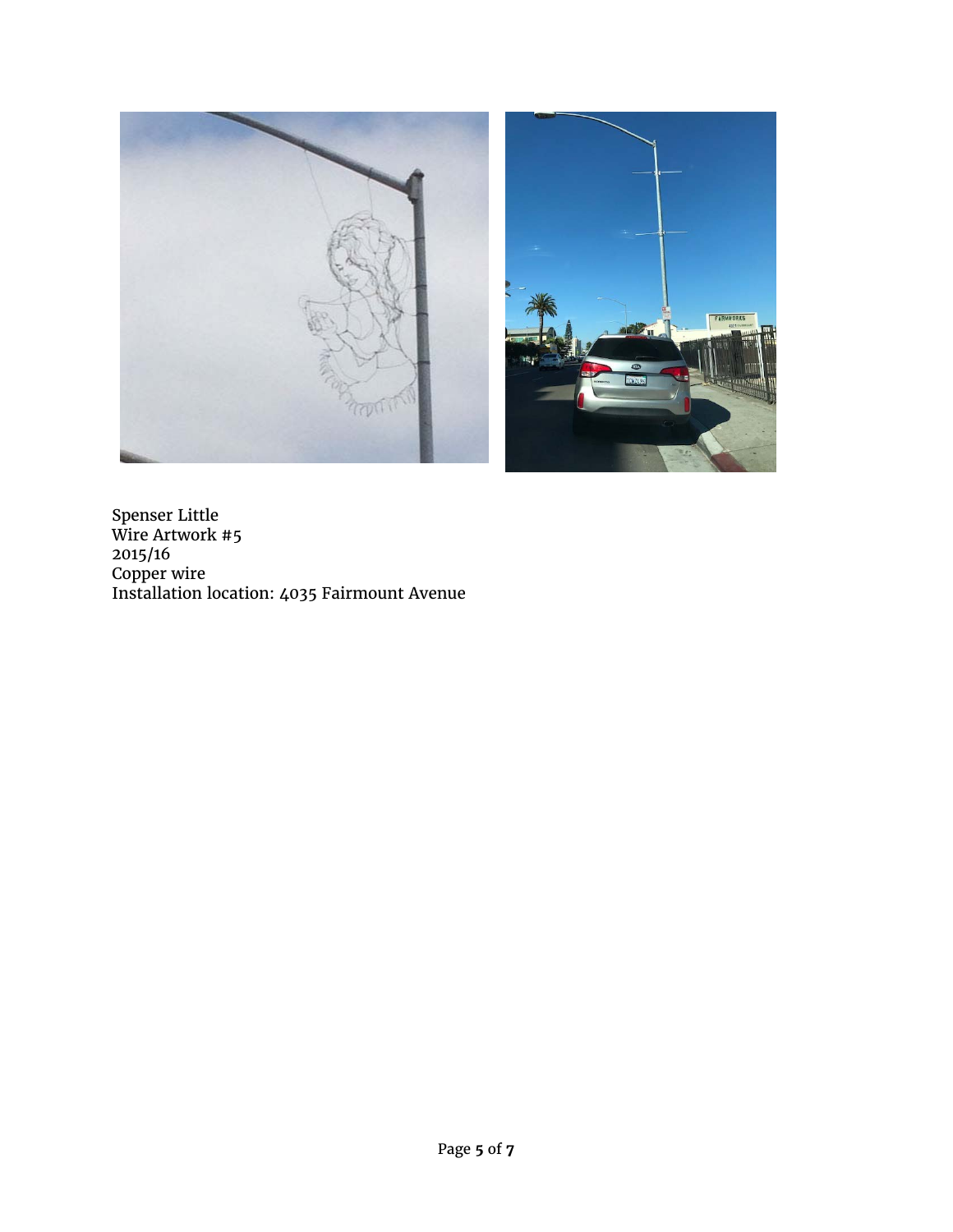



Spenser Little Wire Artwork #6 2015/16 Copper wire Installation location: 4060 Fairmount Avenue